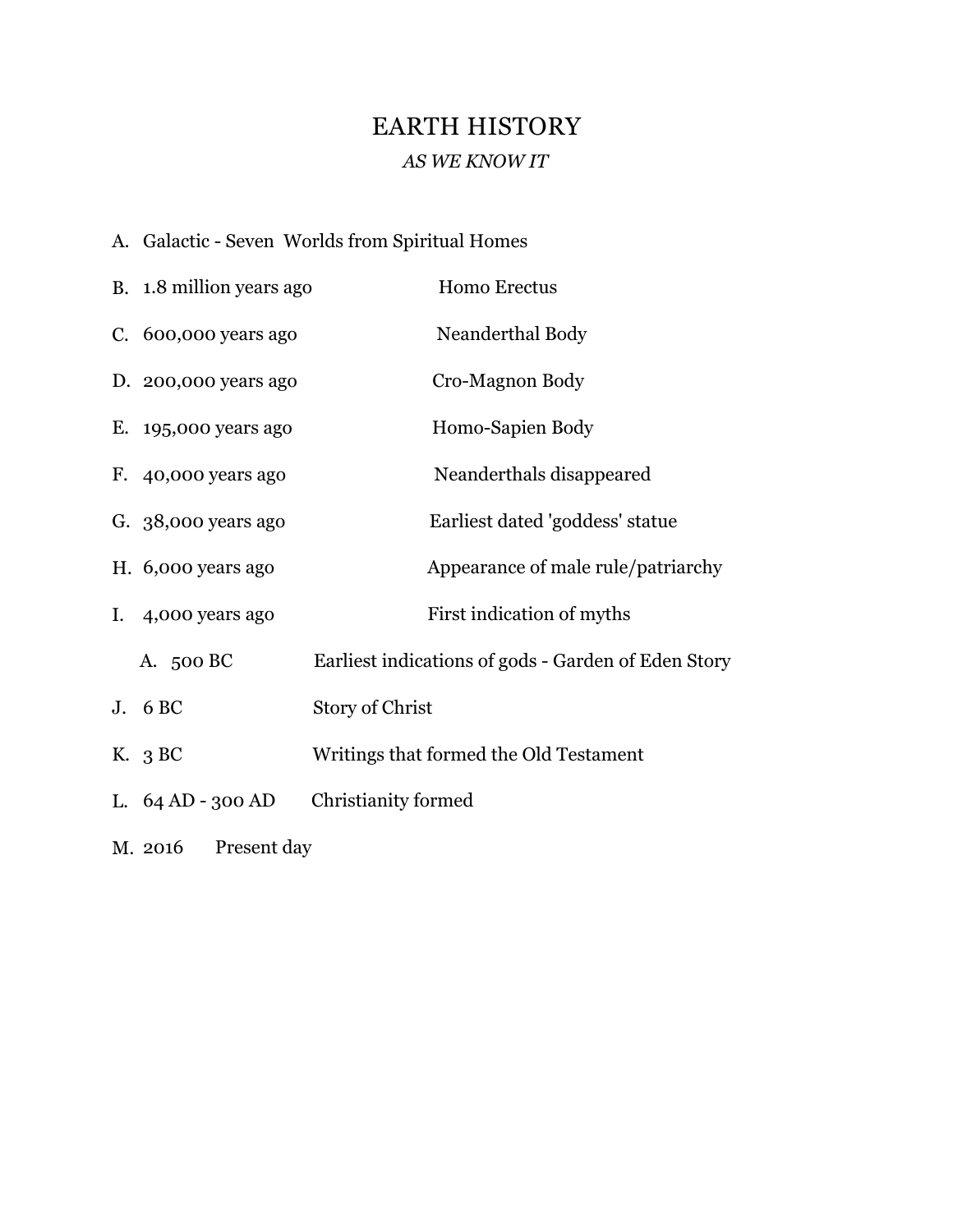## Addendum

a. H. Erectus 1.6 million years ago

[https://www.theguardian.com/science/2018/feb/20/homo-erectus-may-have-been-a](https://www.theguardian.com/science/2018/feb/20/homo-erectus-may-have-been-a-sailor-and-able-to-speak)sailor-and-able-to-speak

b. 450,000 to 600,000 years ago Neanderthals [https://www.nature.com/news/oldest-ancient-human-dna-details-dawn-of](https://www.nature.com/news/oldest-ancient-human-dna-details-dawn-of-neanderthals-1.19557)neanderthals-1.19557

c. 300,000- 200,000 years ago, homo-sapien [https://www.cnn.com/2017/06/07/health/oldest-homo-sapiens-fossils-found/](https://www.cnn.com/2017/06/07/health/oldest-homo-sapiens-fossils-found/index.html) index.html

d. 40,000 year ago Neanderthals went extinct: https://www.google.com/search?client=firefox-b-1-ab&q=When+did+the +Neanderthals+become+extinct %3F&sa=X&ved=0ahUKEwiN\_c\_QwJ3cAhXvHjQIHSIjCYAQzmcIUA&biw=1363&bih  $=807$ 

e. 35,000 to 40,000 years ago Venus statue <https://www.thevintagenews.com/2016/06/08/44775-2/>

f. 6,000 years ago male rule [https://en.wikipedia.org/wiki/Patriarchy#History\\_and\\_origin\\_of\\_modern\\_patriarchy](https://en.wikipedia.org/wiki/Patriarchy#History_and_origin_of_modern_patriarchy)

 g. 6th Century, 500 - 600 years ago first mention of god <https://en.wikipedia.org/wiki/God>

h. Skull Analysis Concludes the Americas Were Settled by More than One Wave of Migrants

[http://www.ancient-origins.net/news-history-archaeology/skull-analysis-concludes](http://www.ancient-origins.net/news-history-archaeology/skull-analysis-concludes-americas-were-settled-more-one-wave-migrants-021241)americas-were-settled-more-one-wave-migrants-021241